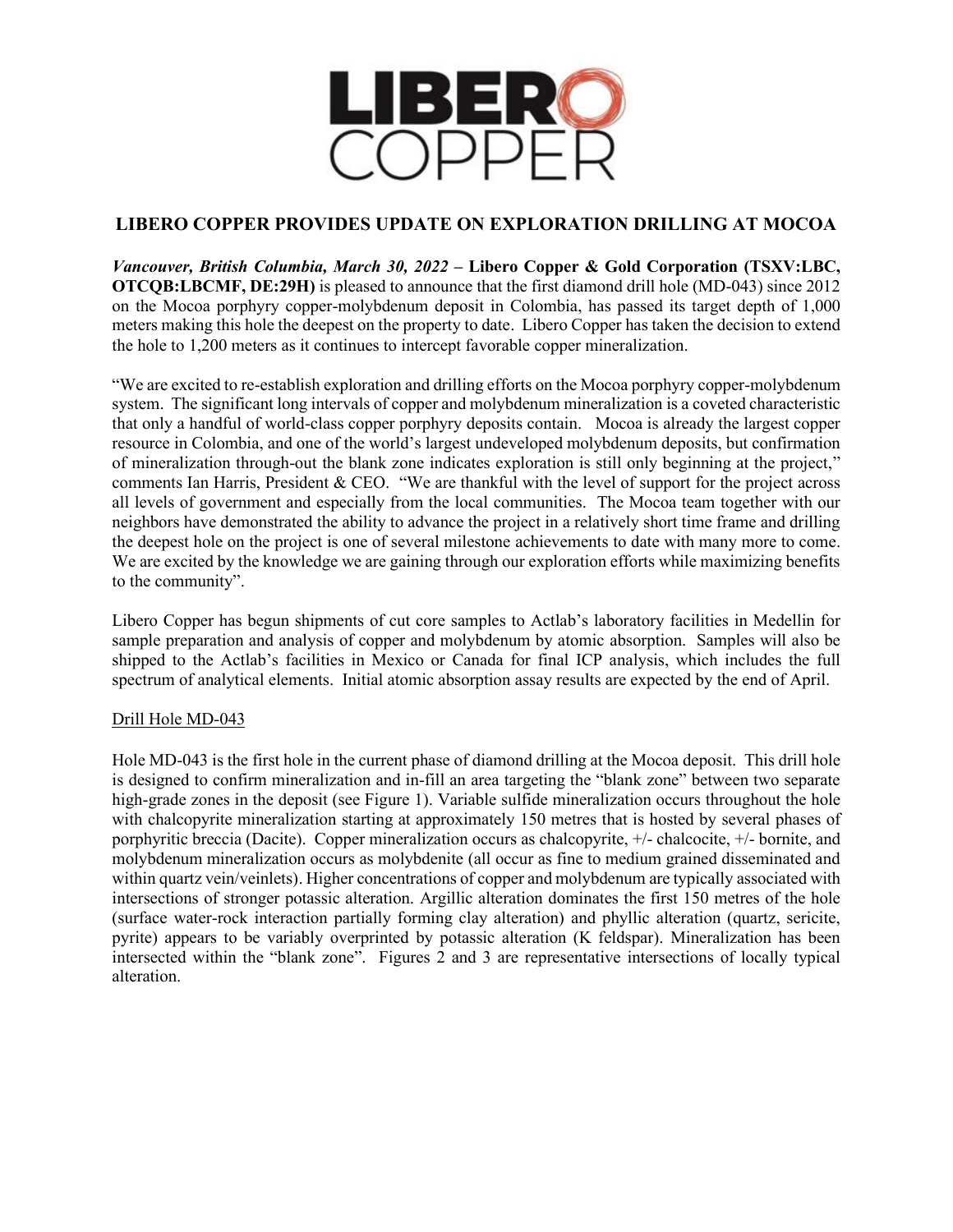

*Figure 1 – West-east cross section of Hole MD-043 overlayed on historic drilling results.*



*Figure 2 - 229m – Dacite porphyry breccia: intense potassic alteration (pink) mostly as halos around type A veinlets, quartz with chalcopyrite, molybdenite veinlets, disseminated molybdenite (grey speck) and chalcopyrite.*



*Figure 3 – 626m - Silicified dacite porphyry breccia: phyllic alteration with local potassic overprint. Several generations of quartz veining and chalcopyrite veining, with disseminated molybdenite and chalcopyrite.*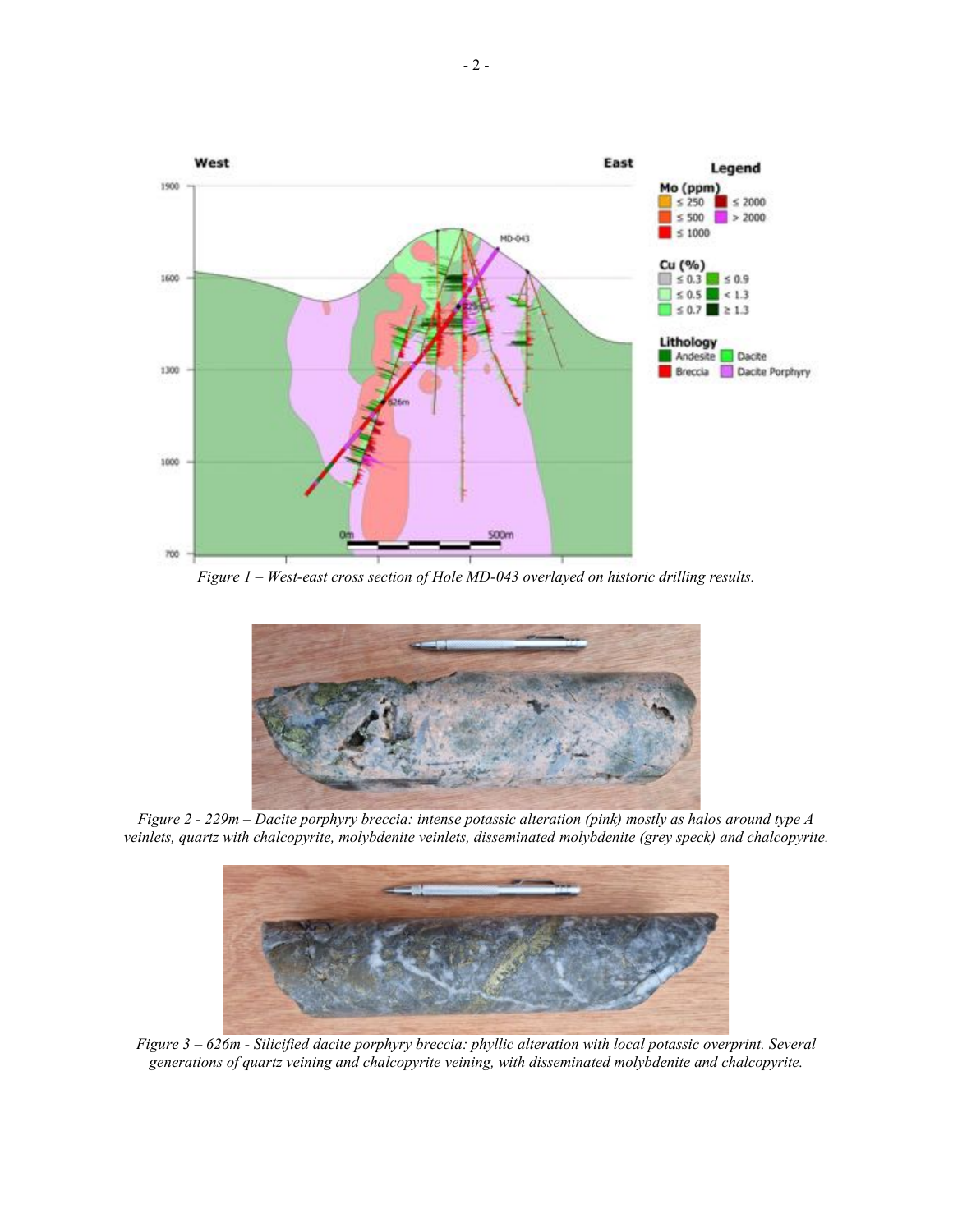## *Options*

Libero Copper has granted 250,000 incentive stock options to new employees. The stock options are exercisable at a price of \$0.67 and will expire on February 17, 2027. The incentive stock options were granted pursuant to Libero Copper's shareholder-approved stock option plan and are subject to the policies of the TSX Venture Exchange and any applicable regulatory hold periods.

## *About the Mocoa Porphyry Copper-Molybdenum Deposit*

The Mocoa deposit is located in the department of Putumayo, 10 kilometres from the town of Mocoa and was discovered in 1973 when the United Nations and the Colombian government conducted a regional stream sediment geochemical survey. Between 1978 and 1983, an exploration program was carried out that consisted of geological mapping, surface sampling, ground geophysics (IP, magnetics), 31 diamond drill holes totaling 18,321 metres and metallurgical test work cumulating in a positive pre-feasibility study (the pre-feasibility study is historical in nature only and should not be relied upon as it is not NI 43-101 compliant). B2Gold subsequently executed diamond drill programs in 2008 and 2012.

A pit constrained inferred resource at Mocoa contains 636 million tonnes of 0.45% copper equivalent (0.33% Cu and 0.036% Mo) <sup>1</sup> generated using \$3/lb Cu and \$10/lb Mo, containing 4.6 billion pounds of copper and 511 million pounds of molybdenum. Mocoa appears to be open in both directions along strike and at depth. Current work on the property has identified additional porphyry targets including the possible expansion of known mineralization which will receive additional follow-up in 2022.

The Mocoa deposit is situated in the Eastern Cordillera of Colombia, a 30-kilometre-wide tectonic belt underlain by volcano-sedimentary, sedimentary and intrusive rocks that range in age from Triassic-Jurassic to Quaternary and by remnants of Paleozoic metasediments and metamorphic rocks of Precambrian age. This belt hosts several other porphyry-copper deposits in Ecuador, such as Mirador (438 million tonnes measured and indicated at 0.61% Cu and 235 million tonnes inferred at 0.52% Cu)<sup>2</sup>, San Carlos (600 million tonnes inferred at  $0.59\%$  Cu)<sup>3</sup>, Panantza (463 million tonnes inferred at  $0.66\%$  Cu)<sup>3</sup> and Solaris' Waritza, located in Ecuador.

Copper-molybdenum mineralization is associated with a dacite porphyry intrusion of the Middle Jurassic age that are emplaced into andesitic and dacitic volcanics. The Mocoa porphyry system exhibits a classical zonal pattern of hydrothermal alteration and mineralization, with a deeper central core of potassic alteration overlain by sericitization and surrounded by propylitization. Mineralization consists of disseminated chalcopyrite, molybdenite and local bornite associated with multiphase veins, stockwork and hydrothermal breccias. The Mocoa deposit is roughly cylindrical, with a 600 metre diameter. High-grade coppermolybdenum mineralization continues to depths in excess of 1,000 metres.

- 2 Technical Report: "Mirador Copper-Gold Project 30,000 TPD Feasibility Study" dated effective April 3, 2008
- 3 Technical Report: "Preliminary Assessment Report Panantza & San Carlos Copper Project" dated effective October 30, 2007

## *About Libero Copper & Gold*

Libero Copper is unlocking the value of a collection of porphyry copper deposits throughout the Americas in prolific and stable jurisdictions. The portfolio includes Mocoa in Putumayo, Colombia; Esperanza in San Juan, Argentina; and Big Red and Big Bulk in the Golden Triangle, Canada. These assets are being advanced by a highly disciplined and seasoned professional team with successful track records of discovery, resource development and permitting in the Americas.

<sup>1</sup> Technical Report "Mocoa Copper-Molybdenum Project" dated effective November 1, 2021